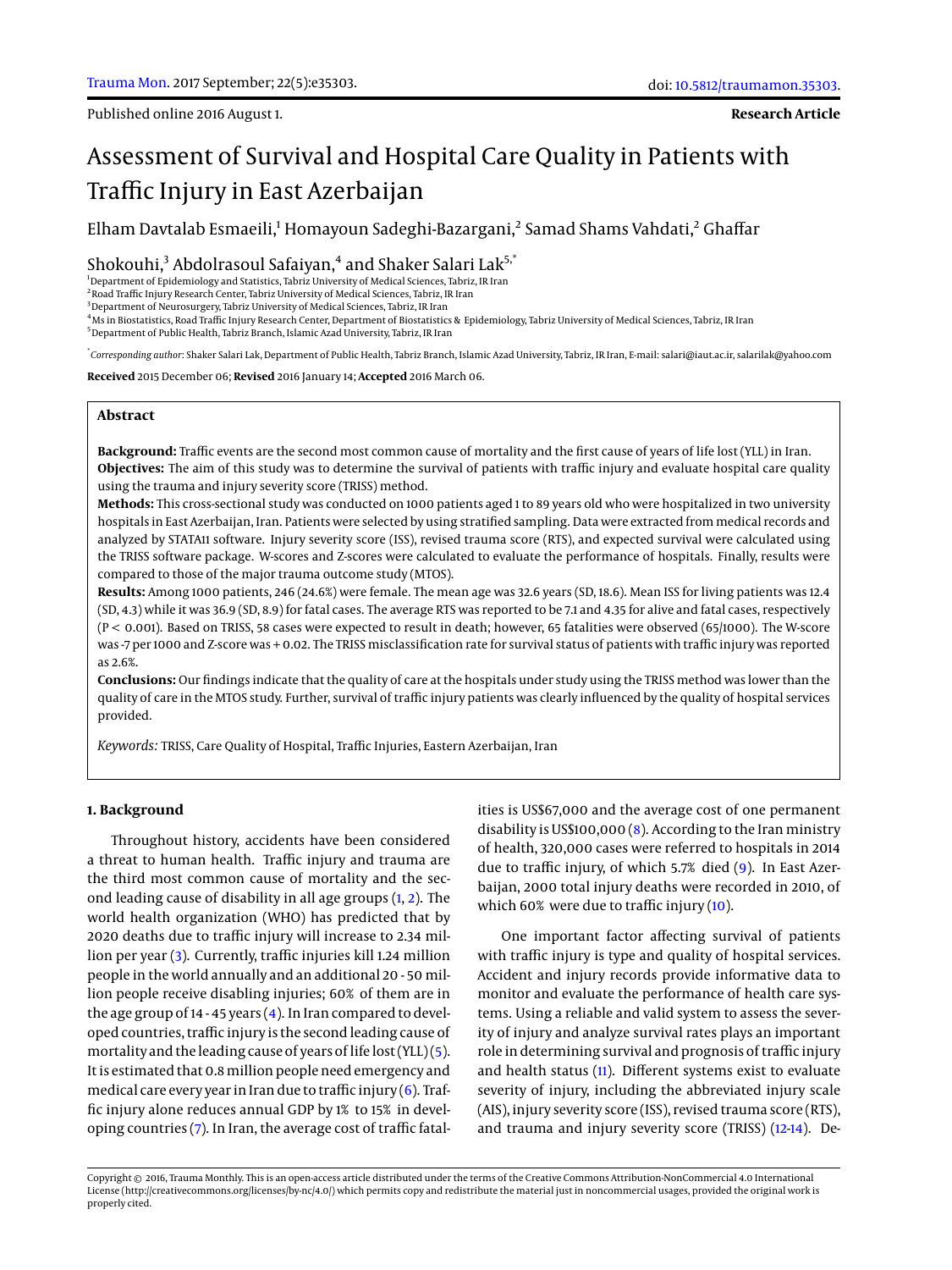veloped countries use TRISS more than other methods because it is a combination of all methods and it also resolves the limitations of previous methods. In addition to determining the severity of the injury, this method can evaluate hospital care quality [\(15,](#page-4-13) [16\)](#page-4-14) TRISS uses three criteria including anatomic (ISS), physiologic (RTS), and age criteria  $(17-19)$  $(17-19)$ .

Deshmukh et al. [\(20\)](#page-4-17) studied traffic injuries in India and the number of surviving patients was 5 fewer than in the MTOS study, showing the low quality of health care provided for injured people In Iran, Khosravi and Ebrahimi [\(21\)](#page-4-18) conducted a study on traffic injury in Shahroods' Imam Hussein hospital; results showed that the number of surviving patients was 4 fewer than in the MTOS study. This also indicates that hospital care quality is lower Although several studies are available on the mortality rate of traffic injuries in Iran [\(22-](#page-4-19)[25\)](#page-4-20), very few studies have investigated survival of traffic injury and quality of hospital services using the TRISS method [\(11,](#page-4-10) [21\)](#page-4-18).

# **2. Objectives**

The aim of this study was to determine the survival rate of hospitalized patients with traffic injury and evaluate hospital care quality through TRISS method in East Azerbaijan university hospitals.

#### **3. Methods**

## *3.1. Study Design and Sampling*

A cross-sectional study was conducted with 1000 patients with traffic injuries admitted during 2012 to two university governmental and referral hospitals in Tabriz, Iran. These two hospitals receive almost all crash and traffic injuries. Of a total of 7000 V-code records from the two referral hospitals, 1820 records were selected based on the inclusion criteria (described below) and 820 records were withdrawn based on the exclusion criteria. Finally, 1000 records were included in the study, 600 patients from Imam Reza hospital and 400 cases from Shohada hospital, using stratified sampling. In each hospital, records were selected randomly. Considering a confidence level of 95%,  $P = 0.1$ ,  $d = 0.02$ , and design effect (DF) was 1.15 for the sample size (1000 subjects).

Inclusion criteria were as follows: patients with any codes of international classification of diseases including V01 - V04, V10 - V14, V20 - V24, V30 - V34, V40 - V44, V50 - V54, V60 - V64, and V70 - V74, age group 1 - 89 years, injury of more than one part of the body, residency in one of the districts of the province of East Azerbaijan for at least a month, traffic injuries with any vehicle, including

cars, trucks, public transport, bicycle, and motorcycle, as well as pedestrian, in street, roads, vehicle collisions with any objects, overturning the vehicle, and alive patient at admission. Exclusion criteria were non-traffic accidents, patients of airplane crash, patients who died in the emergency room, outpatient cases, and incomplete records.

## *3.2. Evaluation of TRISS*

TRISS is a quantity scale for estimating survival of patients with injury; it includes three scores for ISS, RTS, and patients' age characteristics. RTS using the Glasgow coma scale (GCS), respiratory rate (RR), and blood pressure (BP) and ISS using anatomic criteria are calculated depending on the location and severity of damage [\(18\)](#page-4-21) [\(Table 1\)](#page-1-0). To calculate the ISS, the body is divided into six regions (head, face, chest, abdomen, pelvis, and extremities). Each region is allocated a score from 1 to 6 depending on the severity of injuries. Score 1 represents minor injury and score 6 represents lethal injury. Finally, the three injuries with the highest scores are selected and the sum of the squares is calculated as the ISS. If a body part has a score of 6, ISS will automatically be 75. The ISS ranges from 0 to 75 and increases with increasing severity of injury. RR is qualitatively divided into five categories in which the score 0 represents the worst state and score 4 represents the best case. RTS ranges from 0 to 7.84 and has an inverse relationship to the severity of injury [\(12\)](#page-4-11).

<span id="page-1-0"></span>**Table 1.** Revised Trauma Elements Score

| Class <sup>a</sup> | GCS       | <b>SBP</b>  | <b>RR</b>    |
|--------------------|-----------|-------------|--------------|
| $\bf{0}$           | 3         | $\mathbf 0$ | $\mathbf{0}$ |
| $\mathbf{1}$       | $4 - 5$   | $1 - 49$    | $1 - 5$      |
| $\mathbf{2}$       | $6 - 8$   | $50 - 75$   | $6 - 9$      |
| 3                  | $9 - 12$  | $76 - 89$   | > 29         |
| 4                  | $13 - 15$ | > 89        | $10 - 29$    |

Abbreviations: GCS, Glasgow coma scale; RR, respiratory rate; SBP, systolic blood pressure.

<sup>a</sup>The scoring for each group is selected from the fourth column separately

# *3.3 Data Collection and Estimation of Survival*

Data were collected using a checklist designed by clinical professors. The checklist included three parts: 1) demographic data, 2) traffic accident characteristic data, and 3) TRISS data. These data were extracted from medical records. To estimate survival, patients were categorized into three age groups, under 15, 15 to 54 years, and 55 years and older. The TRISS formula used to calculate survival in the under-15 group was (log it =  $-0.4499 + RTS \times 0.8085$ + ISS  $\times$  0.0835 + (age point)  $\times$  1.7430). The formula [(age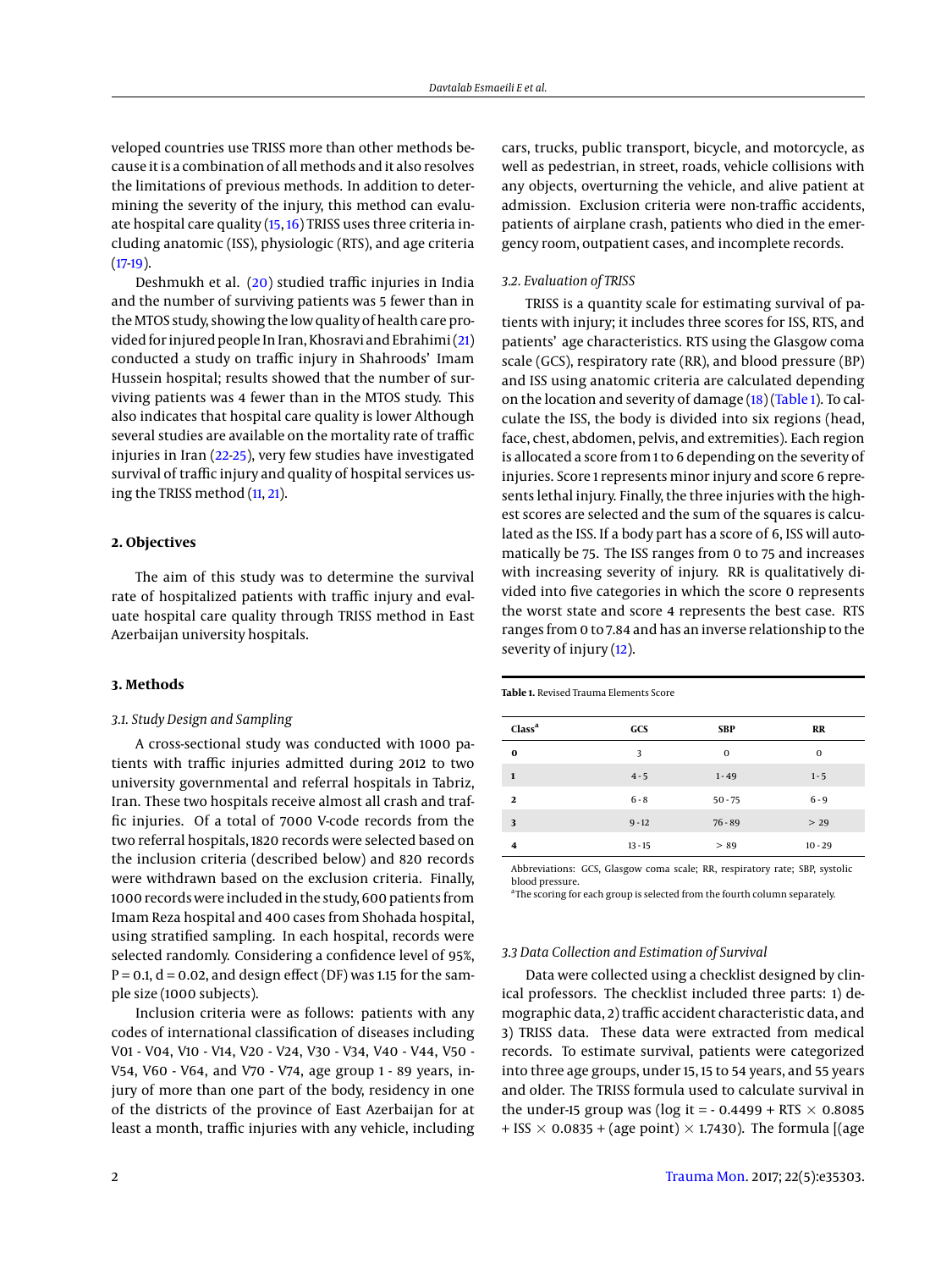point)  $\times$  1.1360 + log it = - 2 .5355 + RTS  $\times$  0.9934 + ISS  $\times$ 0.0651] was used for the other age groups. In all items, the patient survival rate is equal to  $P(S) = 1.1 + e \log it$ . Expected mortality in the TRISS model includes those who have less than a 50% chance of survival. To evaluate the performance of hospitals, W- and Z-scores were calculated, as follows:

$$
Z = \frac{Observed \quad death - Expected \quad death}{\sqrt{Expected \quad death - Expected \quad alive}} \tag{1}
$$

$$
W = \frac{Observed \quad alive - Expected \quad alive}{Total \quad patients} \times 1000 \tag{2}
$$

Finally, the results from the present study were compared with those from the MTOS study. The negative Wscore indicates that health care is undesirable and reflects a low quality of hospital services. The estimated Z-score was between -1.96 to +1.96, which shows no significant difference between this study and MTOS [\(21\)](#page-4-18).

#### *3.4. Data Analysis*

Data were analyzed using STATA11 and online TRISS (http://www.trianalytics.com; http://www.trauma.org) statistical software packages. Data normality was checked using the Kolmogorov-Smirnov test. Mean and standard deviation were used for data with a normal distribution; otherwise, inter-quartile range (IQR), median, and relative frequencies were used for nominal variables. Chi-square and Mann-Whitney tests were used to investigate the relationship between nominal and classified variables. In all tests, a P value < 0.05 was considered significant.

#### *3.5. Ethical Considerations*

This study protocol was approved by the ethics committee of Tabriz University of medical sciences with license No. 5.53.4639. Verbal informed consent was obtained from all participants. In order to protect the privacy of individuals, data were entered into the computer showing only a code rather than the user's profile. We avoided imposing any cost on the participants.

# **4. Results**

Among all 1000 studied patients with traffic injury, 246 (24.6%) were female and 754 (75.4%) were male. Mean age was 32.6 years (SD, 18.6). Of the patients, 70% were in the age group 15 - 54 years, 15% were under 15 years, and 14.9% were over 54 years. The proportion of hospital case fatalities was 65/1000 and 935 patients were discharged alive from the hospital. Most deaths occurred in the age group 15 - 54 years (56.9%). Of the accidents, 52.4% occurred in urban areas. Median (IQR) length of stay was 8 days (9). Car passengers made up 54.7% of the total patients [\(Table 2\)](#page-2-0).

| Variable                   |                      | Male, No. (%) | Female, No. (%) | Total, No. (%) |
|----------------------------|----------------------|---------------|-----------------|----------------|
| Age                        |                      |               |                 |                |
|                            | Under <sub>15</sub>  | 89 (11.8)     | 62(25.2)        | 151(15.1)      |
|                            | 15 to 54 years       | 565 (74.9)    | 135 (54.9)      | 700 (70)       |
|                            | 55 years and<br>more | 100(13.3)     | 49 (19.9)       | 149 (14.9)     |
| Hospital                   |                      |               |                 |                |
|                            | Imam Reza            | 456 (60.5)    | 144 (58.5)      | 600(60)        |
|                            | Shohada              | 298 (39.5)    | 102(41.5)       | 400(40)        |
| Discharge                  |                      |               |                 |                |
|                            | Alive                | 708 (93.9)    | 227 (92.3)      | 935 (93.5)     |
|                            | Death                | 46(6.1)       | 19(7.7)         | 65(6.5)        |
| Scene of traffic<br>injury |                      |               |                 |                |
|                            | Highway              | 27(3.6)       | 8(3.3)          | 35(3.5)        |
|                            | Freeway              | 59 (7.8)      | 25(10.2)        | 84(8.4)        |
|                            | Main road            | 167(22.1)     | 59 (24)         | 226(22.6)      |
|                            | Rural roads          | 51(6.8)       | 15(6.1)         | 66(6.6)        |
|                            | Avenue               | 395 (52.4)    | 129 (52.4)      | 524 (52.4)     |
|                            | Alley                | 55 (7.3)      | 10(4.1)         | 65(6.5)        |
| injury                     | Location of traffic  |               |                 |                |
|                            | Pedestrian           | 97(12.9)      | 41(16.7)        | 138 (13.8)     |
|                            | Cyclist              | 27(3.6)       | 5(2)            | 32(3.2)        |
|                            | Motorcycles          | 137(18.2)     | 25(10)          | 162(16.2)      |
|                            | Car driver           | 120 (15.9)    | 1(0.4)          | 121(12.1)      |
|                            | Car passenger        | 373 (49.5)    | 174 (70.7)      | 547 (54.7)     |
| trauma                     | Mechanism of         |               |                 |                |
|                            | Blunt                | 707 (93.8)    | 235 (95.5)      | 942 (94.2)     |
|                            | Penetrative          | 47(6.2)       | 11(4.5)         | 58(5.8)        |

Of the patients, 84.2% were categorized in the 13 - 15 GCS range group. Of the deceased patients, 30.8% were in the 5 - 4 GCS range group, while 88.2% of alive patients were in the 13 - 15 GCS range group (P < 0.001). For RR, 91.3% of patients were reported in 10 - 29 RR range group: 92.94% of alive patients were in the 10 - 29 RR range group and 32.30% of the deceased patients were in the 10 - 29 RR range group. SBP over 89 was reported for 96.14% of alive patients and 60% of deceased patients. ISS mean for alive patients was 12.6 (SD, 4.8) while it was 36.4 (SD, 8.9) for deceased patients. The average RTS for alive and deceased patients was 7.1 (SD, 0.93) and 4.3 (SD, 0.74), respectively, and this difference was significant ( $P < 0.001$ ) [\(Tables 3](#page-3-0) and [4\)](#page-3-1).

<span id="page-2-0"></span>**Table 2.** Frequency Distribution of Demographic and Injury Related Characteristics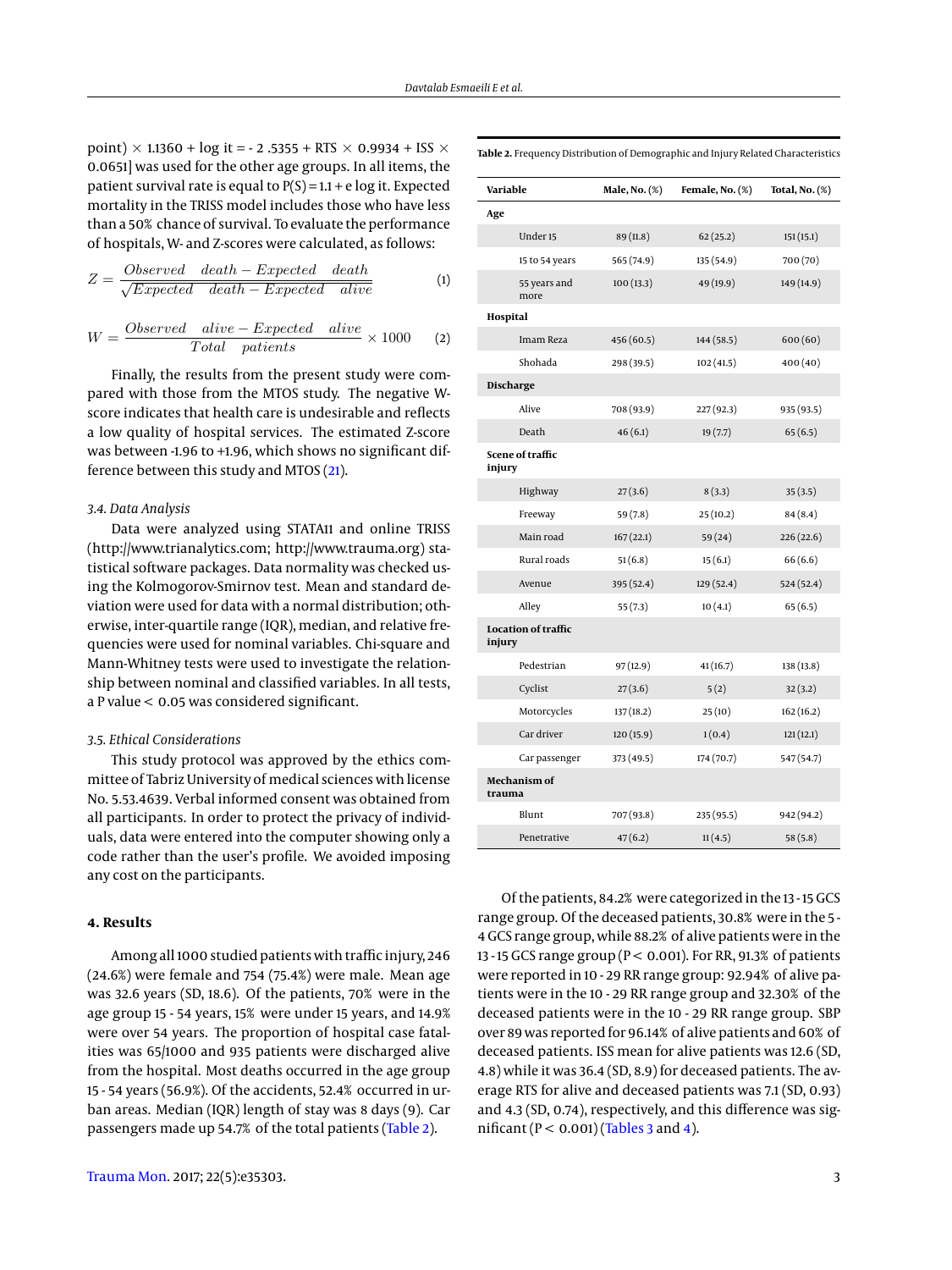| Variable   |           | Death, $No.$ $(\%)$ | Live, No. $(\%)$ | P Value |
|------------|-----------|---------------------|------------------|---------|
| GCS        |           |                     |                  | 0.001   |
|            | 3         | 4(6.15)             | 8(0.85)          |         |
|            | $4 - 5$   | 20 (30.76)          | 18 (1.92)        |         |
|            | $6 - 8$   | 8(12.30)            | 32 (3.42)        |         |
|            | $9 - 12$  | 16(24.61)           | 52(5.56)         |         |
|            | $13 - 15$ | 17(26.15)           | 825 (88.23)      |         |
| <b>RR</b>  |           |                     |                  | 0.001   |
|            | $1 - 5$   | 15 (23.07)          | 15(1.60)         |         |
|            | $6 - 9$   | 20 (30.76)          | 18 (1.92)        |         |
|            | > 29      | 9(13.10)            | 40(4.27)         |         |
|            | $10 - 29$ | 21 (32.30)          | 862 (92.19)      |         |
| <b>SBP</b> |           |                     |                  | 0.001   |
|            | $1 - 49$  | 2(3.07)             | 3(0.32)          |         |
|            | $50 - 75$ | 19 (29.23)          | 16(1.71)         |         |
|            | $76 - 89$ | 5(7.69)             | 17(1.81)         |         |
|            | > 89      | 39(60)              | 899 (96.14)      |         |

<span id="page-3-0"></span>**Table 3.** TRISS Qualitative Index Distribution

Abbreviations: GCS, Glasgow coma scale; RR, respiratory rate; SBP, systolic blood pressure.

<span id="page-3-1"></span>

|  | <b>Table 4.</b> TRISS Ouantitative Index Distribution |  |
|--|-------------------------------------------------------|--|
|  |                                                       |  |

| Variable   | Death, Mean (SD) | Alive, Mean (SD) | <b>PValue</b> |
|------------|------------------|------------------|---------------|
| <b>RTS</b> | 4.35(0.74)       | 7.19(0.93)       | 0.001         |
| <b>ISS</b> | 36.4(8.9)        | 12.6(4.8)        | 0.001         |
|            |                  |                  |               |

Abbreviations: ISS, injury severity score; RTS, revised trauma score.

The calculated survival using TRISS for alive patients was 97.07 (SD, 6.3) while it was 52.04 (SD, 16.5) for deceased patients. The number of expected deaths estimated by TRISS was 58 while the number of observed deaths was 65. TheW-score was calculated to be -7 per 1000 and the Z-score was +0.02. The expected and observed deaths for Imam Reza Hospital were 43 and 48, respectively. The Z-score was 0.032 and W-score was -8.3 and the expected deaths were calculated to be 15 and observed deaths were 17 for Shohada hospital. The W-score was -5 and Z-score was reported as +0.02 [\(Table 5\)](#page-4-22). The TRISS misclassification rate for survival status of patients with traffic injury was reported as 2.6%.

#### **5. Discussion**

The results of the present study showed that observed deaths have a slightly higher frequency than expected deaths. Deshmukh et al. [\(20\)](#page-4-17) reported expected deaths to be 15% while observed death was 33% The W-score indicated that for every 1000 hospitalized patients with traffic injury in East Azerbaijan province, there were 7 fewer survivals than shown by MTOS. Z-scores showed no significant difference between the patients in this study patients and those in MTOS. In Imam Reza hospital, for every 1000 patients with traffic injury an average of 8 fewer patients survived than in MTOS, and in Shohada hospital, for every 1000 patients with traffic injury, 5 fewer patients survived than MTOS. Z-statistic showed no significant difference among deceased and recovered patients compared to MTOS. According to the results of this study, traffic injury mortality is clearly affected by the quality of hospital services provided, which is in line with similar results reported in various studies [\(11,](#page-4-10) [26](#page-4-23)[-30\)](#page-5-0)

Singh et al. [\(30\)](#page-5-0) studied traffic injury patients and reported Z-scores andW-scores of -3.95 and -5.34, respectively. In this study patients died more frequently than in MTOS, which was due to the low quality of provided hospital services.

In this study, RTS mean reported for deceased patients was 4.35 (SD, 0.73) while it was 7.19 (SD, 0.93) for recovered patients. ISS mean was 36.4 (SD, 8.9) for deceased patients and 12.6 (SD, 4.8) for recovered patients. Comparing ISS and RTS means in deceased and recovered patients showed a statistically significant difference between the two groups, with RTS mean significantly lower in deceased patients than in recovered patients and ISS mean higher in deceased patients than in recovered patients. The results of all studies in this field showed a direct relationship between ISS and injury severity and an inverse relationship between RTS and injury severity [\(31](#page-5-1)[-33\)](#page-5-2)

Norouzi et al. [\(11\)](#page-4-10) conducted a study on traffic-injured patients in Ardebil in which RTS mean for deceased patients was 5.29 and 7.62 for recovered patients. Also, ISS mean was 29.65 in deceased patients and 13.98 in recovered patients.

In this study, the means age of patients was 18.66 years (SD, 3.62). Of the patients, 70% were in the 15 - 54 age range, representing the most productive age groups in society. Other study results support our study results [\(34](#page-5-3)[-36\)](#page-5-4). Of the patients, 24.6% were female and the male to female ratio was 3.06:1 [\(37,](#page-5-5) [38\)](#page-5-6). This result is reasonable based on the cultural conditions of women and their limited activities in transportation. Akhavan Akbari reported a male to female ratio of 4.3 [\(38\)](#page-5-6).

The order of frequency of injury mechanisms leading to hospitalization in the present study was car occupants, motorcyclists, and then pedestrians. In a study by Fannyan et al., 35.4% of traffic injuries were to car occupants and 12.3% were to motorcyclists.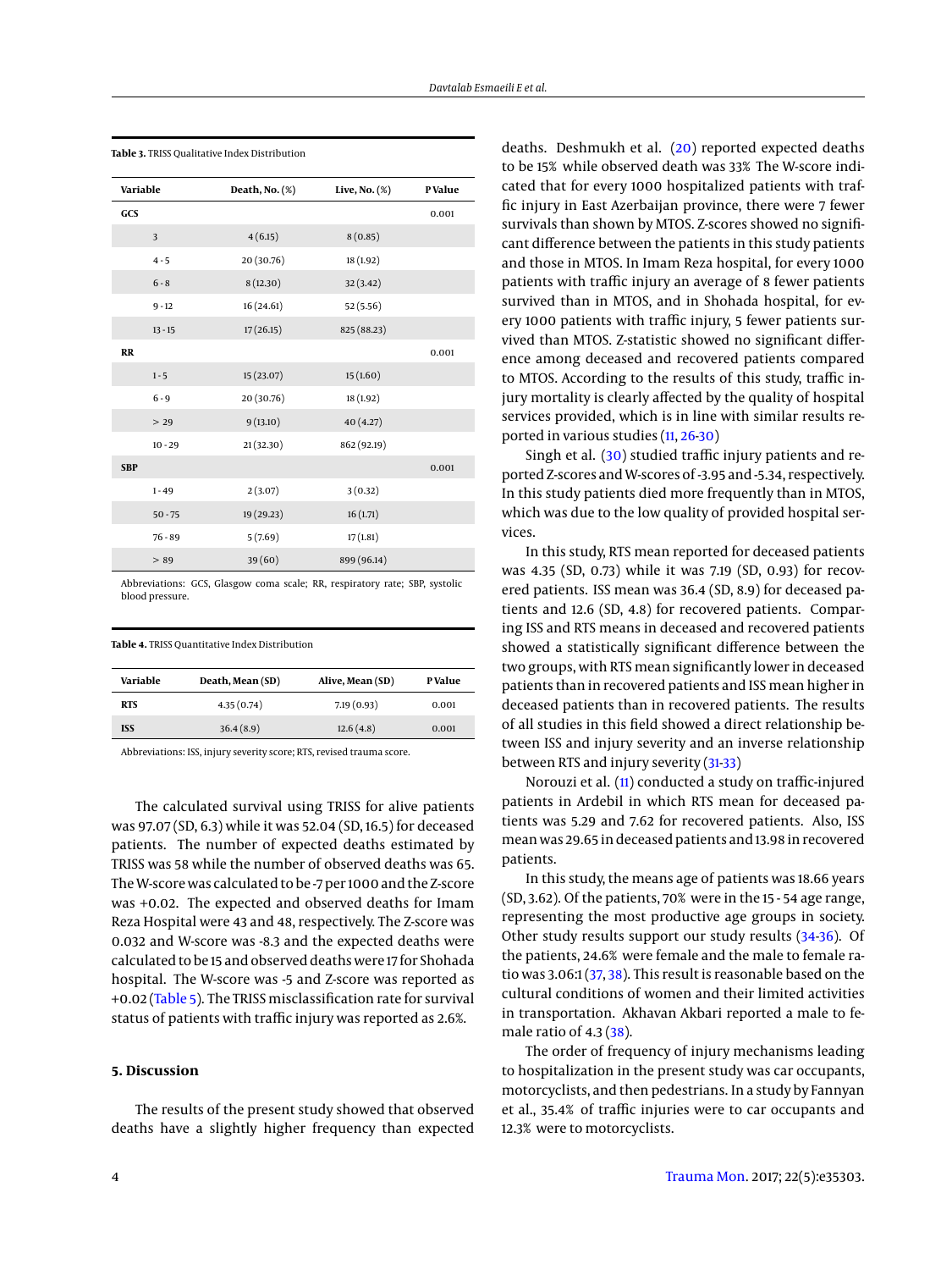<span id="page-4-22"></span>Table 5. Observed and Expected Death Frequency

| <b>Variables</b> | Observed Death, No. (%) | Expected Death, No. (%) | <b>W-Score</b> | Z-Score |
|------------------|-------------------------|-------------------------|----------------|---------|
| Hospitals        |                         |                         |                |         |
| Imam Reza        | 48(8)                   | 43(5.7)                 | $-8.3$         | $+0.03$ |
| Shohada          | 17(4.3)                 | 15(3.8)                 | - 5            | $+0.02$ |
| <b>Total</b>     | 65(6.5)                 | 58(5.8)                 | $-7$           | $+0.02$ |

## *5.1. Conclusion*

Based on the findings of this study, quality of care at the hospitals under study as determined using the TRISS method was lower than the quality of care in the MTOS study and survival of traffic injury patients was clearly influenced by the quality of hospital services provided.

# **Acknowledgments**

This study result is an epidemiology graduate student thesis. The authors would like to thank the deputy of research of Tabriz University of Medical Sciences for providing financial resources and express sincere appreciation to the victims, their families, and hospital staff for participating.

#### **References**

- <span id="page-4-0"></span>1. Bhalla K, Shahraz S, Naghavi M, Bartels D, Murray C. Road Traffic Injuries in Iran. Cambridge MA: Harvard University Initiative for Global Health, Road Traffic Injury Health Metrics Group; 2008.
- <span id="page-4-1"></span>2. Moon JH, Seo BR, Jang JW, Lee JK, Moon HS. Evaluation of probability of survival using trauma and injury severity score method in severe neurotrauma patients. *J Korean Neurosurg Soc.* 2013;**54**(1):42–6. doi: [10.3340/jkns.2013.54.1.42.](http://dx.doi.org/10.3340/jkns.2013.54.1.42) [PubMed: [24044080\]](http://www.ncbi.nlm.nih.gov/pubmed/24044080).
- <span id="page-4-2"></span>3. Nantulya VM, Reich MR. The neglected epidemic: road traffic injuries in developing countries. *BMJ.* 2002;**324**(7346):1139–41. [PubMed: [12003888\]](http://www.ncbi.nlm.nih.gov/pubmed/12003888).
- <span id="page-4-3"></span>4. World Health Organization . 10 facts on global road safety World Health Organization; 2013. [cited Mar 2013]. Available from: [http://](http://who.int/features/factfiles/roadsafety/en) [who.int/features/factfiles/roadsafety/en](http://who.int/features/factfiles/roadsafety/en)/.
- <span id="page-4-4"></span>5. Rasouli MR, Nouri M, Zarei MR, Saadat S, Rahimi-Movaghar V. Comparison of road traffic fatalities and injuries in Iran with other countries. *Chin J Traumatol.* 2008;**11**(3):131–4. [PubMed: [18507940\]](http://www.ncbi.nlm.nih.gov/pubmed/18507940).
- <span id="page-4-5"></span>6. Bhalla K, Naghavi M, Shahraz S, Bartels D, Murray CJ. Building national estimates of the burden of road traffic injuries in developing countries from all available data sources: Iran. *Inj Prev.* 2009;**15**(3):150–6. doi: [10.1136/ip.2008.020826.](http://dx.doi.org/10.1136/ip.2008.020826) [PubMed: [19494093\]](http://www.ncbi.nlm.nih.gov/pubmed/19494093).
- <span id="page-4-6"></span>7. Peden M, Scurfield R, Sleet D, Mohan D, Hyder AA, Jarawan E, et al. World report on road traffic injury prevention. Geneva: World Health Organization; 2004.
- <span id="page-4-7"></span>8. World Health Organization . Eastern Mediterranean Status Report on World Safety. Geneva: WHO; 2010.
- <span id="page-4-8"></span>9. Mastaneh Z, Mouseli L, Davari N, Shahi M, Hayavi MH, Alipour J, et al. Assessment of Hospitalization Pattern of Training Hospitals in Bandar-abbas Based on the International Classification of Diseases during 2002-2007. *Iranian J Surgery.* 2011;**19**(1):30–40.
- <span id="page-4-9"></span>10. Pourmalek F, Abolhassani F, Naghavi M, Mohammad K, Majdzadeh R, Holakouie K, et al. Estimation of healthy life expectancy for Iran's population in year 1382 (2003) [in Persian]. *Hakim Res J.* 2008;**10**(4):66–76.

[Trauma Mon.](http://traumamon.com) 2017; 22(5):e35303. 5

- <span id="page-4-10"></span>11. Norouzi V, Feizi I, Vatankhah S, Pourshaikhian M. Calculation of the probability of survival for trauma patients based on trauma score and the injury severity score model in fatemi hospital in Ardabil. *Arch Trauma Res.* 2013;**2**(1):30–5. doi: [10.5812/atr.9411.](http://dx.doi.org/10.5812/atr.9411) [PubMed: [24396787\]](http://www.ncbi.nlm.nih.gov/pubmed/24396787).
- <span id="page-4-11"></span>12. Hatamabadi HR, Setayesh A, Moradi Lakeh M. Outcome Evaluation of Traumatic Patients in Hazrat Rasoul Hospital. *Razi J Med Sci.* 2005;**12**(48):83–90.
- 13. Committee on Medical Aspects of Automotive Safety . Rating the severity of tissue damage: The abbreviated scale. *JAMA.* 1971;**215**:277– 80.
- <span id="page-4-12"></span>14. Committee on Medical Aspects of Automotive Safety . Rating the severity of tissue damage: The comprehensive scale. *JAMA.* 1972;**220**:717–20.
- <span id="page-4-13"></span>15. Committee on Injury Scaling . The Abbreviated injury scale: 1990 revision. Des Plaines, IL, USA: Association for the Advancement of Automotive Medicine; 1990.
- <span id="page-4-14"></span>16. Baker SP, O'Neill B, Haddon W, Long WB. The injury severity score: a method for describing patients with multiple injuries and evaluating emergency care. *J Trauma.* 1974;**14**(3):187–96. [PubMed: [4814394\]](http://www.ncbi.nlm.nih.gov/pubmed/4814394).
- <span id="page-4-15"></span>17. Baker SP, O'Neill B. The injury severity score: an update. *J Trauma.* 1976;**16**(11):882–5. [PubMed: [994270\]](http://www.ncbi.nlm.nih.gov/pubmed/994270).
- <span id="page-4-21"></span>18. Champion HR, Sacco WJ, Copes WS, Gann DS, Gennarelli TA, Flanagan ME. A revision of the Trauma Score. *J Trauma.* 1989;**29**(5):623–9. [PubMed: [2657085\]](http://www.ncbi.nlm.nih.gov/pubmed/2657085).
- <span id="page-4-16"></span>19. Boyd CR, Tolson MA, Copes WS. Evaluating trauma care: the TRISS method. Trauma Score and the Injury Severity Score. *J Trauma.* 1987;**27**(4):370–8. [PubMed: [3106646\]](http://www.ncbi.nlm.nih.gov/pubmed/3106646).
- <span id="page-4-17"></span>20. Deshmukh VU, Ketkar MN, Bharucha EK. Analysis of Trauma Outcome Using the TRISS Method at a Tertiary Care Centre in Pune. *Indian J Surg.* 2012;**74**(6):440–4. doi: [10.1007/s12262-011-0404-5.](http://dx.doi.org/10.1007/s12262-011-0404-5) [PubMed: [24293896\]](http://www.ncbi.nlm.nih.gov/pubmed/24293896).
- <span id="page-4-18"></span>21. Khosravi A, Ebrahimi H. Outcome oftrauma patients hospitalized in Shahrood Imam Hussein (AS) Using TRISS methodology. *J Iran Epidemiol Specialty.* 2009;**4**(2):35–41.
- <span id="page-4-19"></span>22. Nazari R, Bijani A, Haji Hosseini F, Beheshti Z, Sharifnia SH, Hojati H. Mortality and injury severity in the accident victims referred to the hefdah shahrivar hospital of amol; 2007. *J BabolUniv Med Sci.* 2011;**13**(58):76–81.
- 23. Moradi A, Rahmani K. Trend of Traffic Accidents and Fatalities in Iran over 20 Years (1993-2013). *J Mazandaran Univ Med Sci.* 2014;**24**(119):223– 34.
- 24. Yazdani J, harati C, Ahmadi Basiri E. Effective factors on the risk of death caused by road accidents in Mazandaran province [in Persian]. *Mazandaran Univ Med Sci.* 2014;**23**(108):23–8.
- <span id="page-4-20"></span>25. Khatibi MR, Bagheri H, Khakpash M, Movahed K. Prevalence and Causes of Hospitalization in Victims Admitted to Emergency Department of Imam Hossein Hospital in Shahroud [in Persian]. *J Shahrod univ Sci.* 2007;**2**(3):42–6.
- <span id="page-4-23"></span>26. Murlidhar V, Roy N. Measuring trauma outcomes in India: an analysis based on TRISS methodology in a Mumbai university hospital. *Injury.* 2004;**35**(4):386–90. doi: [10.1016/S0020-1383\(03\)00214-6.](http://dx.doi.org/10.1016/S0020-1383(03)00214-6) [PubMed: [15037373\]](http://www.ncbi.nlm.nih.gov/pubmed/15037373).